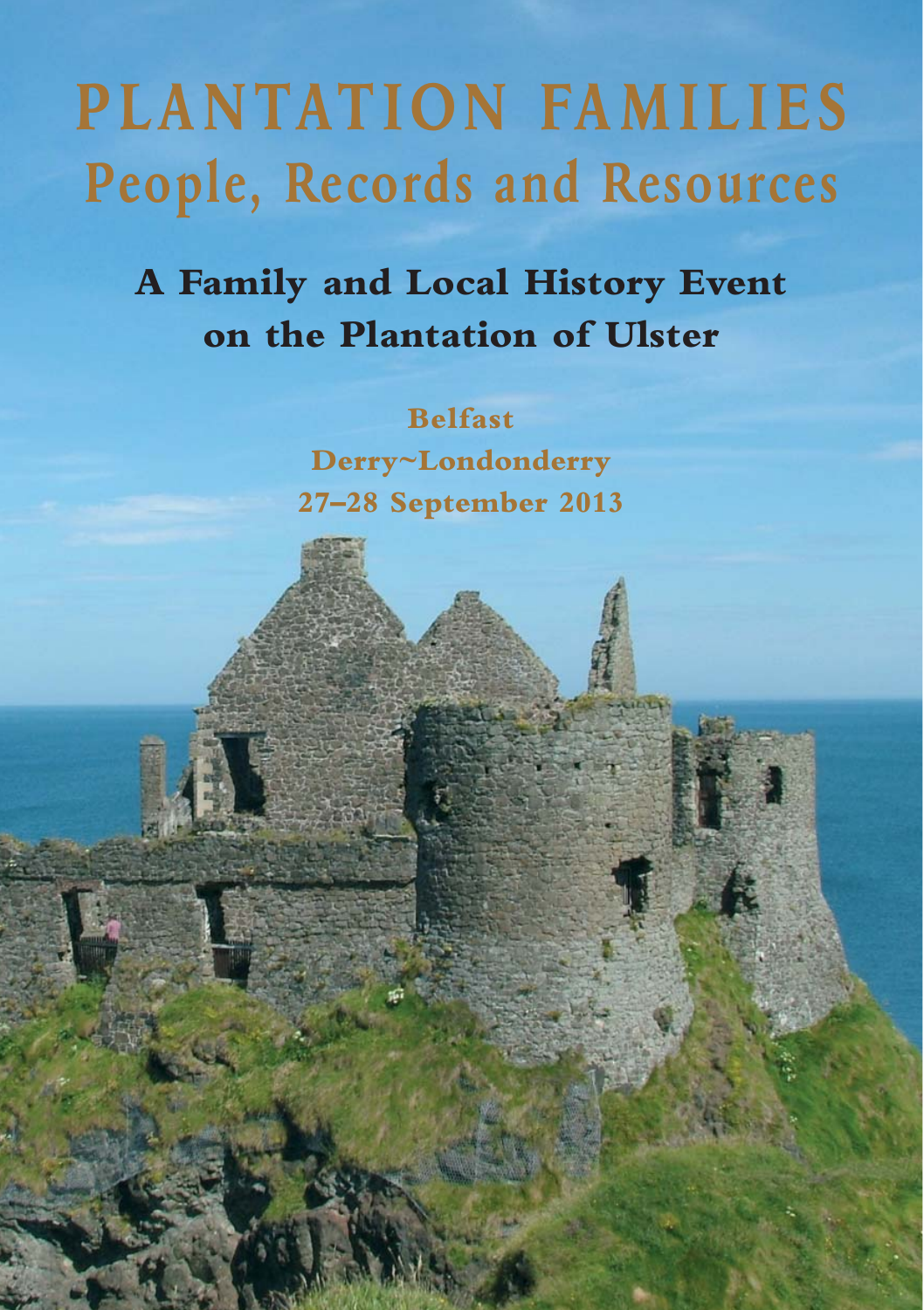## **PLANTATION FAMILIES: PEOPLE, RECORDS AND RESOURCES**

This event is aimed at anyone interested in the Ulster Plantation of the early seventeenth century, a period of critical importance in the shaping of modern Ulster and Ireland. The event will be held on consecutive days, in Belfast and then in Derry~Londonderry.

The presentations in the Public Record Office of Northern Ireland (PRONI) will focus on the Plantation in Belfast and east Ulster while the sessions in the Tower Museum will concentrate on Londonderry and the northwest. The event will be chaired by Dr Sam Burnside and a host of renowned experts on the Plantation will speak at this one-off event, held in tribute to the life and work of R.J. (Bob) Hunter.

## **When and Where**

Friday 27th September, 9:30AM–4:00PM, Public Record Office of Northern Ireland, Belfast Saturday 28th September, 9:30AM–4:00PM, Tower Museum, Derry

## **Friday, 27th September 2013**

Registration (tea and coffee served) 9:30AM**–**10:00AM

MORNING PROGRAMME (10:00AM TO 12:30PM)

William Roulston on Plantation people

Glynn Kelso on Plantation records

# *Comfort break*

John Johnston on the Ulster Muster Roll *c*. 1630

Brendan Scott on the *Ulster Port Books 1612–15*

LUNCH (12:30PM–1:30PM)

# AFTERNOON PROGRAMME (1:30PM–4:00PM)

Patricia Stewart on the *Great Parchment Book*

Ian Montgomery on the Antrim estate records of the 1600s

# *Comfort break*

Ruairí Ó Baoill on urban archaeology in the early 1600s Bethany Sinclair on the Caulfeilds of Castle Caulfeild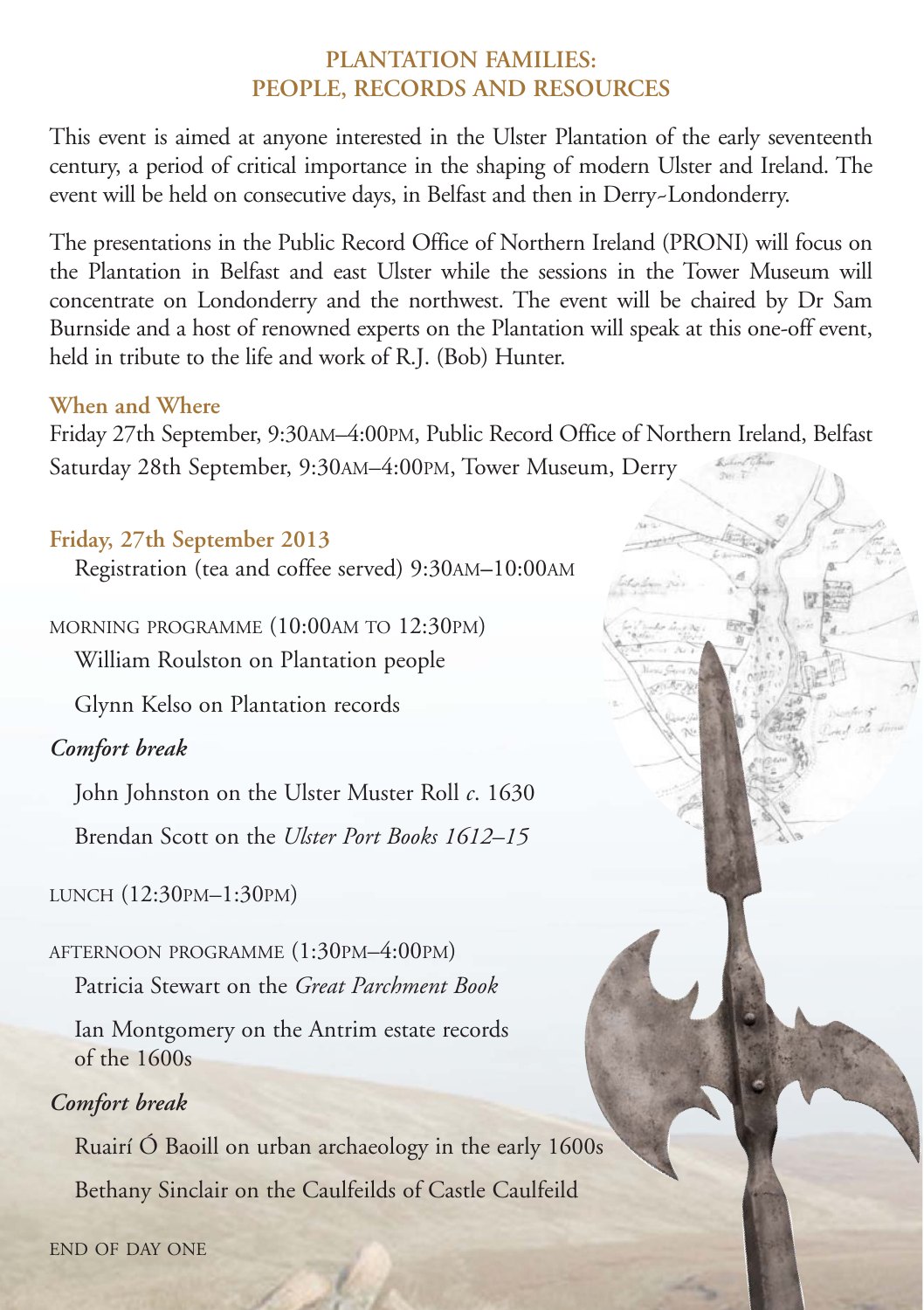## *The speakers*

Dr William Roulston, Ulster Historical Foundation Dr Glynn Kelso, Public Record Office of Northern Ireland

John Johnston prepared R.J. Hunter's edition of the Ulster Muster Roll for publication

Dr Brendan Scott most recently lectured in the History Department at NUI Maynooth Dr Patricia Stewart, London Metropolitan Archives Ian Montgomery, Public Record Office of Northern Ireland Ruairí Ó Baoill, Centre for Archaeological Fieldwork, QUB Dr Bethany Sinclair, Public Record Office of Northern Ireland Bernadette Walsh, Archivist, Derry City Council Brian Mitchell, Genealogist, Derry City Council

#### **Saturday, 28th September 2013**

Registration (tea and coffee served) 9:30AM**–**10:00AM

MORNING PROGRAMME (10:00AM TO 12:30PM) William Roulston on Plantation people

Glynn Kelso on Plantation records

*Comfort break*

John Johnston on the Ulster Muster Roll *c*. 1630

Brendan Scott on the *Ulster Port Books 1612–15*

LUNCH (12:30PM–1:30PM)

AFTERNOON PROGRAMME (1:30PM–4:00PM) Patricia Stewart on the *Great Parchment Book*

Ruairí Ó Baoill on urban archaeology in the early 1600s

## *Comfort break*

Bernadette Walsh and Brian Mitchell on the records of northwest Ulster

CLOSING RECEPTION (4:30PM>)